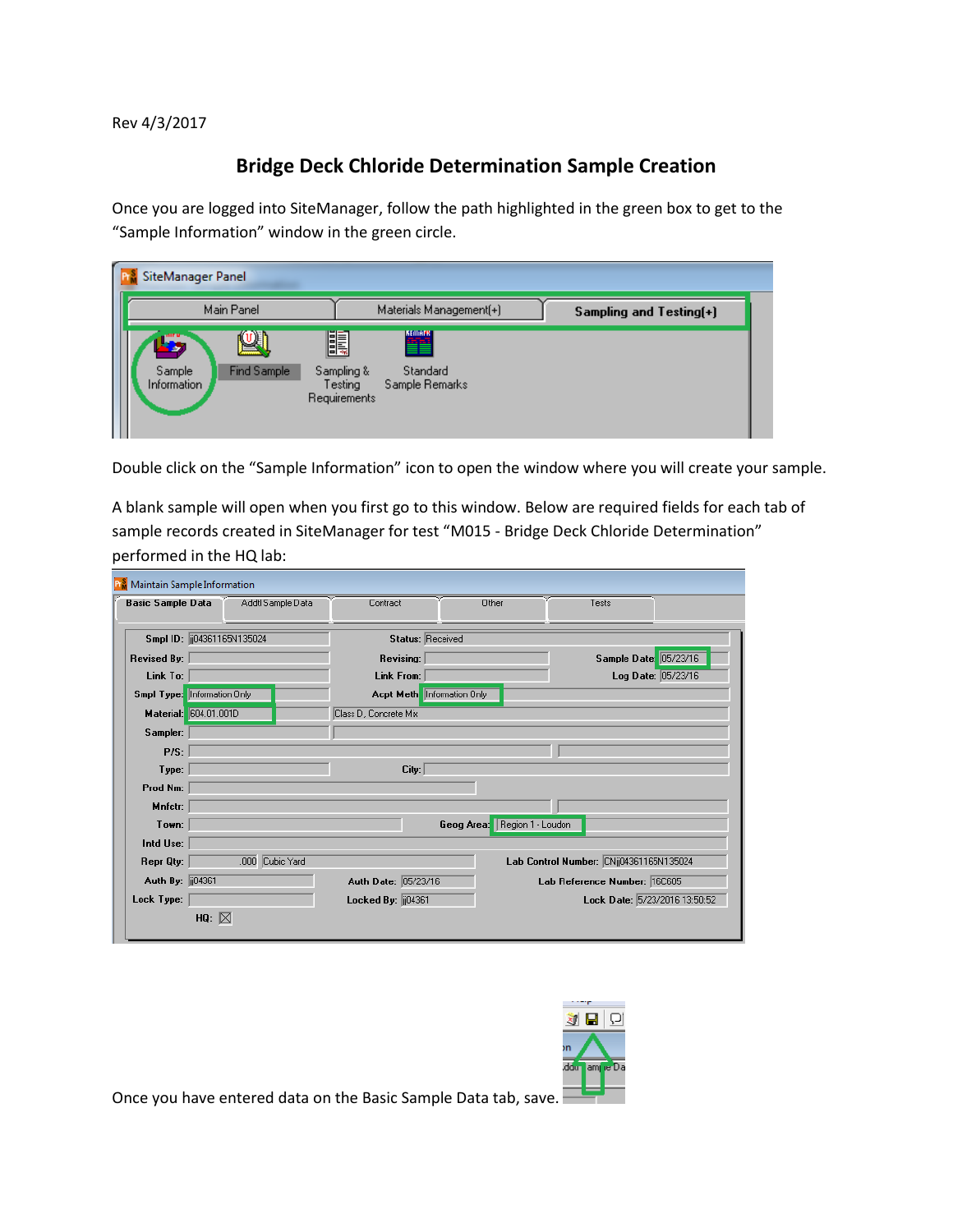## **WRITE THE SAMPLE ID AT THE TOP OF YOUR PAPER T2 THAT WILL BE SUBMITTED WITH THE SAMPLE**

| Maintain Sample Information<br>Basic Sample Data<br>Addtl Sample Data | Contract         | <b>Other</b>                                   |
|-----------------------------------------------------------------------|------------------|------------------------------------------------|
| ij07246166A102214<br><b>Sample</b>                                    |                  |                                                |
| Type                                                                  | ID               | <b>Description</b>                             |
| Destination Lab                                                       | TDOT619000       | <b>DEST - TDOT Headquarters/Receiving Dock</b> |
| <b>Bridge Number</b>                                                  | 15 - SR73 - 4.56 |                                                |
|                                                                       |                  |                                                |

Next click the "Other" tab. Below is an example of data captured on it:

NOTE: info in box 1 is selected from a drop-down. You will need to right click your mouse inside the ID field to get a shortcut menu to pop up to select the Destination lab Info in box 2. Select "Search" Then select HQ Dock from the list of labs, and select OK button.

| Maintain Sample Information |                   |                      |     |
|-----------------------------|-------------------|----------------------|-----|
| Basic Sample Data           | Addtl Sample Data | Contract             | Oth |
| ji01563173G132844<br>Sample |                   | Search               |     |
| Type                        |                   | <b>Filter Search</b> |     |
| <b>Destination Lab</b>      |                   | <b>Show Details</b>  |     |
|                             |                   | Filter               |     |
|                             |                   | Find                 |     |
|                             |                   | Sort                 |     |
|                             |                   | Show Filter/ Sort    |     |
|                             |                   |                      |     |

A row for the "Bridge number" can be added by selecting the "New" Icon (looks like a blank sheet of paper).